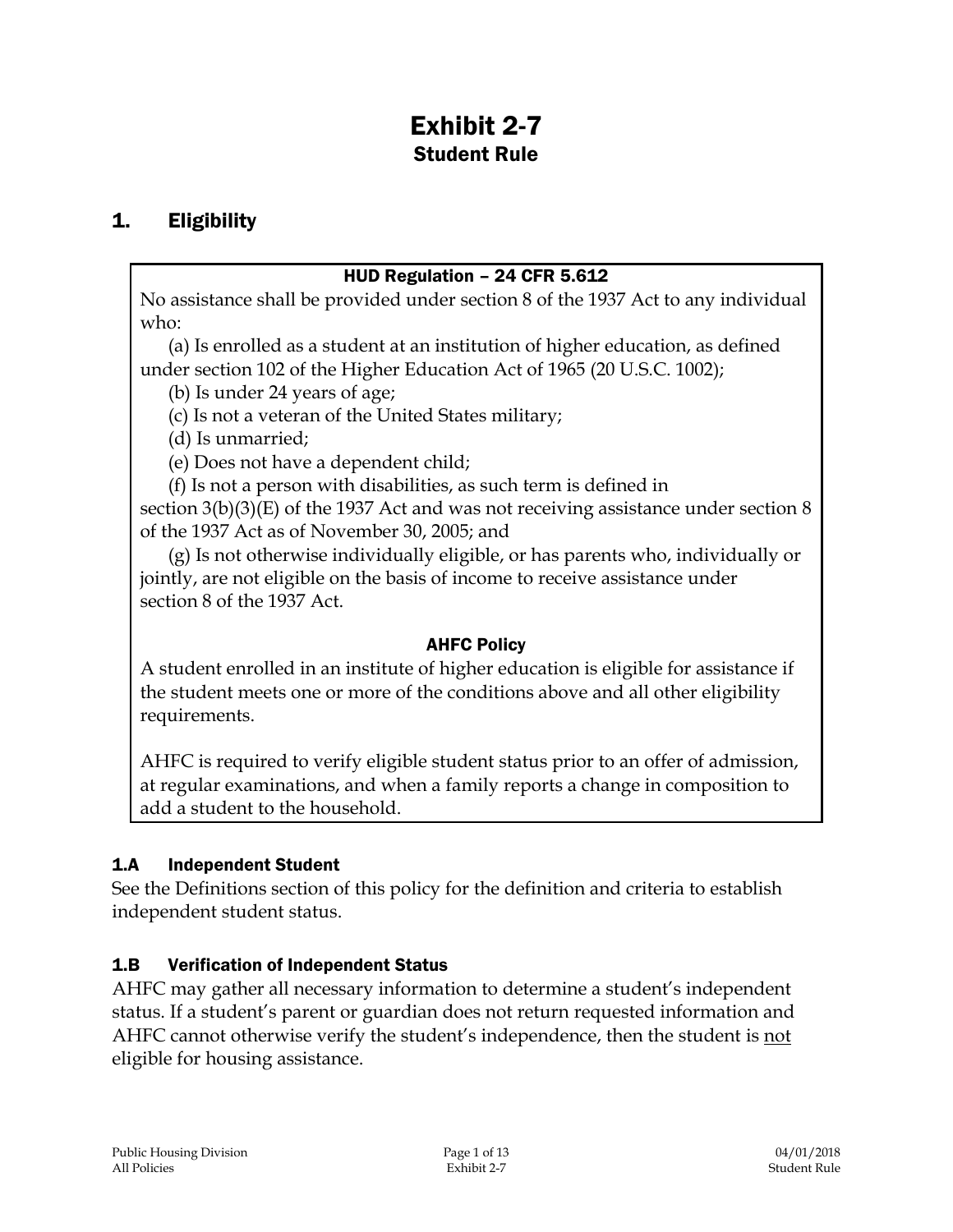#### 1.C Ineligible Student Residency

If a student is determined to be ineligible and resides in or with an assisted family in an AHFC Multifamily property, AHFC will not terminate the tenancy. The student or family will be required to pay the market rent for the unit after proper notice from AHFC.

## 2. Income

#### HUD Regulation – 24 CFR 5.609(b)

Annual income includes, but is not limited to:

(9) For section 8 programs only and as provided in 24 CFR 5.612, any financial assistance, in excess of amounts received for tuition and any other required fees and charges, that an individual receives under the Higher Education Act of 1965 (20 U.S.C. 1001 et seq.), from private sources, or from an institution of higher education (as defined under the Higher Education Act of 1965 (20 U.S.C. 1002)), shall be considered income to that individual, except that financial assistance described in this paragraph is not considered annual income for persons over the age of 23 with dependent children. For purposes of this paragraph, ''financial assistance'' does not include loan proceeds for the purpose of determining income.

## HUD Regulation – 24 CFR 5.609(c)

Annual income does not include the following:

(6) Subject to paragraph (b)(9) of this section, the full amount of student financial assistance paid directly to the student or to the educational institution; (11) Earnings in excess of \$480 for each full-time student 18 years old or older (excluding the head of household and spouse);

## Public & Indian Housing Notice 2015-21<sup>1</sup>

In implementing the amended definition of tuition, for section 8 programs only, O/As and PHAs must include amounts of financial assistance an individual receives in excess of tuition and other required fees and charges when determining annual income in accordance with 24 CFR 5.609(b)(9).

## AHFC Policy

Financial assistance in excess of tuition and any other required fees that an individual receives under the Higher Education Act of 1965, from private sources, or an institution of higher education shall **NOT** be considered income if the student is:

 $\overline{a}$ 

<sup>1</sup> Public and Indian Housing Notice 2015-21 and Housing Notice 2015-12 issued December 10, 2015, "Amendment to the Definition of Tuition."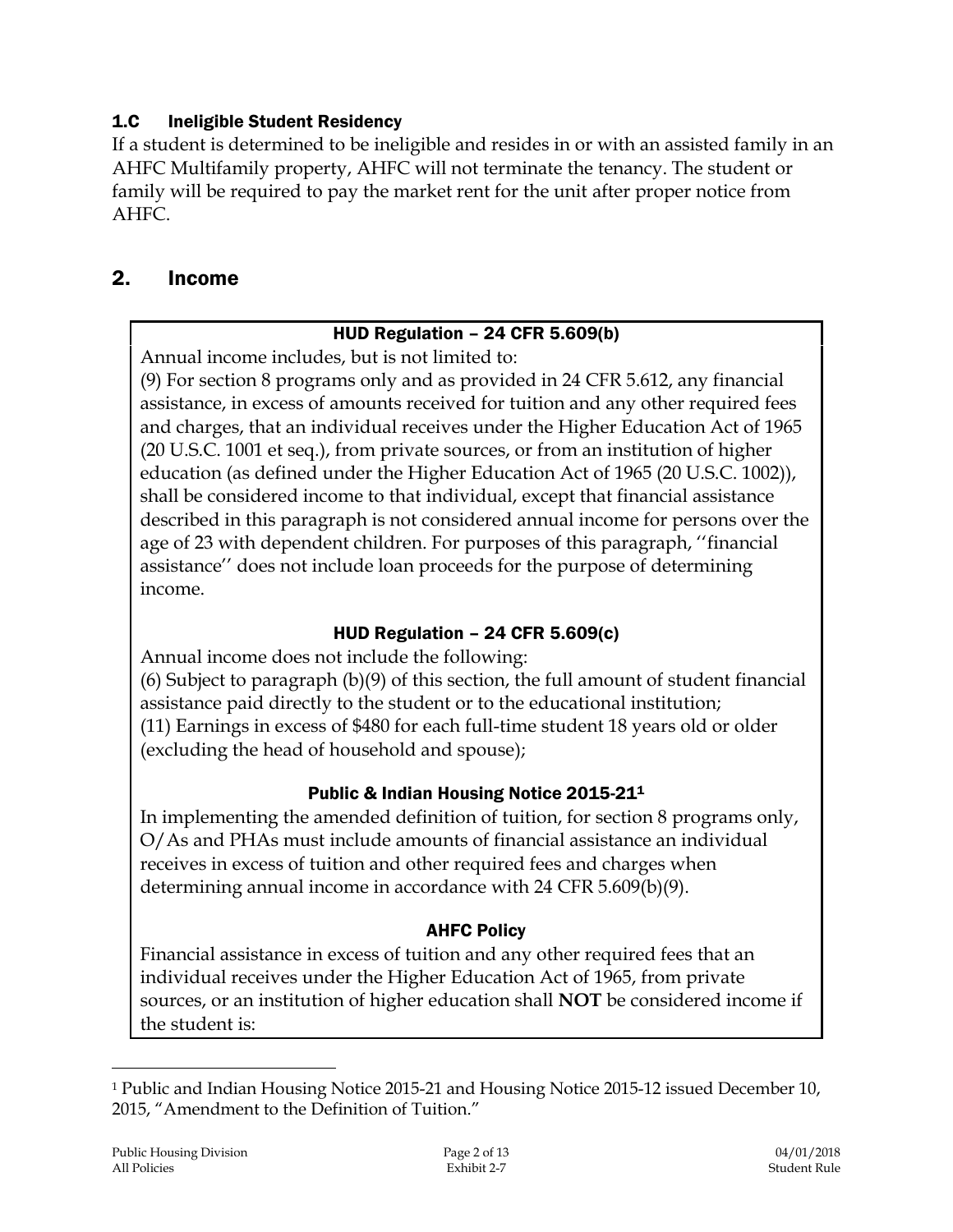- 1. Living with his/her parents in a Section 8 assisted unit, or
- 2. Living with his/her parents who are applying to receive Section 8 assistance, or
- 3. A Section 8-assisted person over the age of 23 with dependent children.

For a public housing resident who is a student, the full amount of student financial assistance is not regarded as income. See the definition of full-time student.

# 2.A What to Count

For all other students, financial assistance in excess of tuition and required fees, as shown below, includes the following.

- 1. Higher Education Act income:
	- a) Pell Grants
	- b) Federal Supplement Educational Opportunity Grants,
	- c) Academic Achievement Incentive Scholarships
	- d) State Assistance under the Leveraging Educational Assistance Partnership Program
	- e) Robert G. Byrd Honors Scholarship Program
	- f) Federal Work Study programs
	- g) G.I. Bill
- 2. Assistance from private (non-government) sources including parents, guardians, other family members, or other persons, whether these persons reside in the unit or not.
- 3. Income from an institution that the institution considers financial assistance.

# 2.B Independent Student Income

If a student has verified his/her independent status, but still receives income from family members, AHFC is required to verify that income.

# 3. Definitions

The following definitions are from the HUD 4350.3 HUD Occupancy Handbook.

# 3.A Dependent Child

Dependent Child in the context of the new eligibility restrictions, means a dependent child of an enrolled student who meets the criteria of 24 CFR 5.612. In this context, ''dependent child'' is defined in HUD's income eligibility regulations at 24 CFR 5.603 is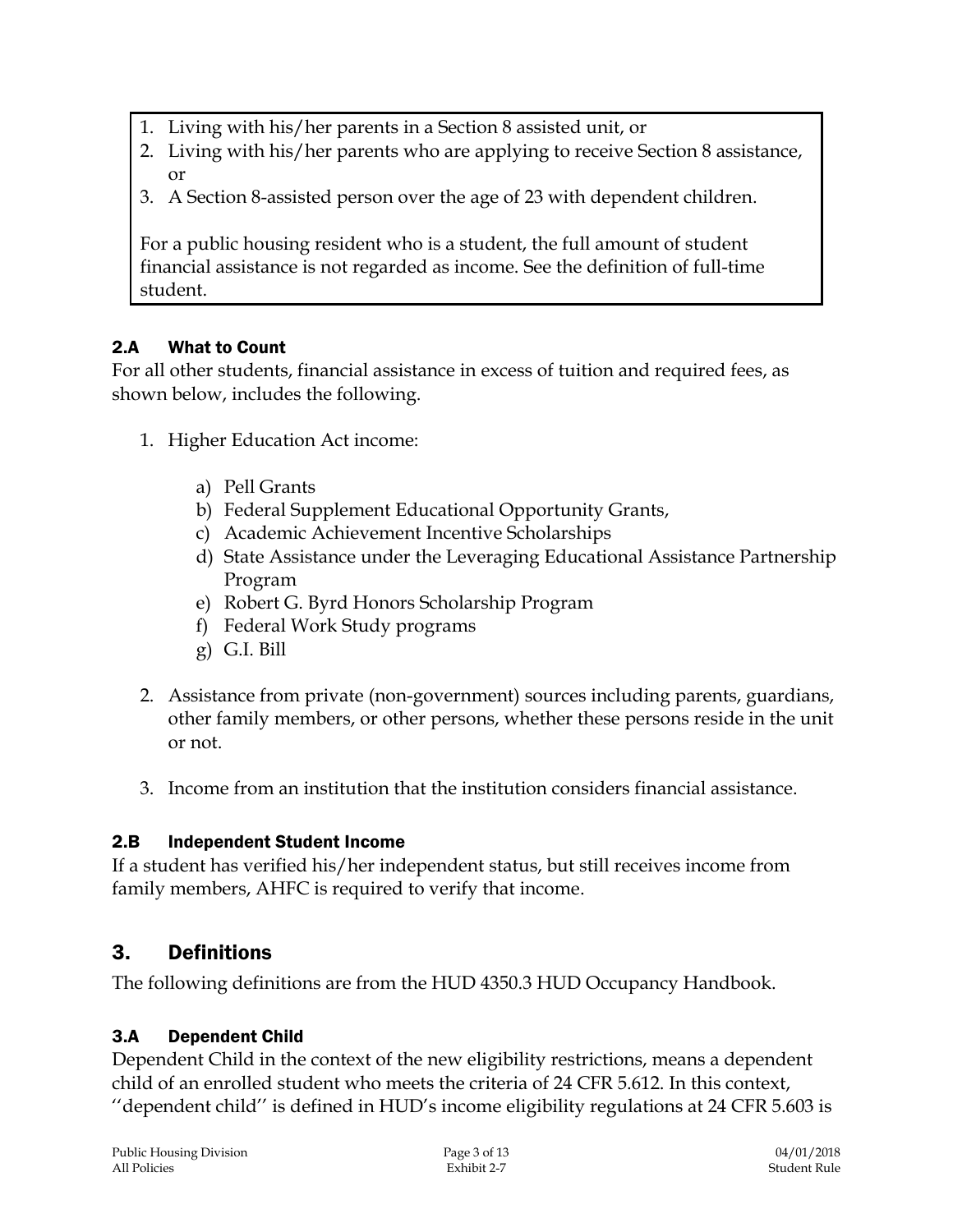a member of the family (except foster children and foster adults) other than the family head or spouse, who is under 18 years of age, or a person with a disability, or is a fulltime student.

Public Housing – A member of the family (except foster children and foster adults) other than the family head or spouse, who is under 18 years of age, or is a person with a disability, or is a full-time student.

# 3.B Financial Assistance

Financial Assistance included in annual income is any financial assistance that a student receives in excess of tuition and required fees (e.g., athletic and academic scholarships) and that the student receives (1) under the Higher Education Act, (2) from private sources, or (3) from an institution of higher education as defined by the Higher Education Act of 1965. Financial assistance does not include loan proceeds.

## 3.B.1. Higher Education Act Assistance

Higher Education Act Assistance under the Higher Education Act of 1965 includes Pell Grants, Federal Supplement Educational Opportunity Grants, Academic Achievement Incentive Scholarships, State Assistance under the Leveraging Educational Assistance Partnership Program, the Robert G. Byrd Honors Scholarship Program, and Federal Work Study programs.

## 3.B.2. Assistance from Private Sources

Assistance from Private Sources is nongovernmental sources of assistance, including assistance that may be provided to a student from parent, guardian or other family member, whether residing within the family in the section 8 assisted unit or not, and from other persons not residing in the unit.

## 3.B.3. Assistance from an Institution of Higher Education

Assistance from an Institution of Higher Education requires reference to the particular institution and the institution's listing of financial assistance (see definition for Institution of Higher Education.)

# 3.B.4. Loans Are Not Financial Assistance

Loans are not financial assistance, and, therefore, the loan programs cited in the Higher Education Act of 1965 (the Perkins, Stafford and Plus loans) are not included in the term ''financial assistance'' in determining student eligibility for section 8 assistance.

## 3.C Full-Time Student

A person who is attending school or vocational training on a full-time basis [24 CFR 5.603].

Public Housing – the head or spouse can never be classified as a student.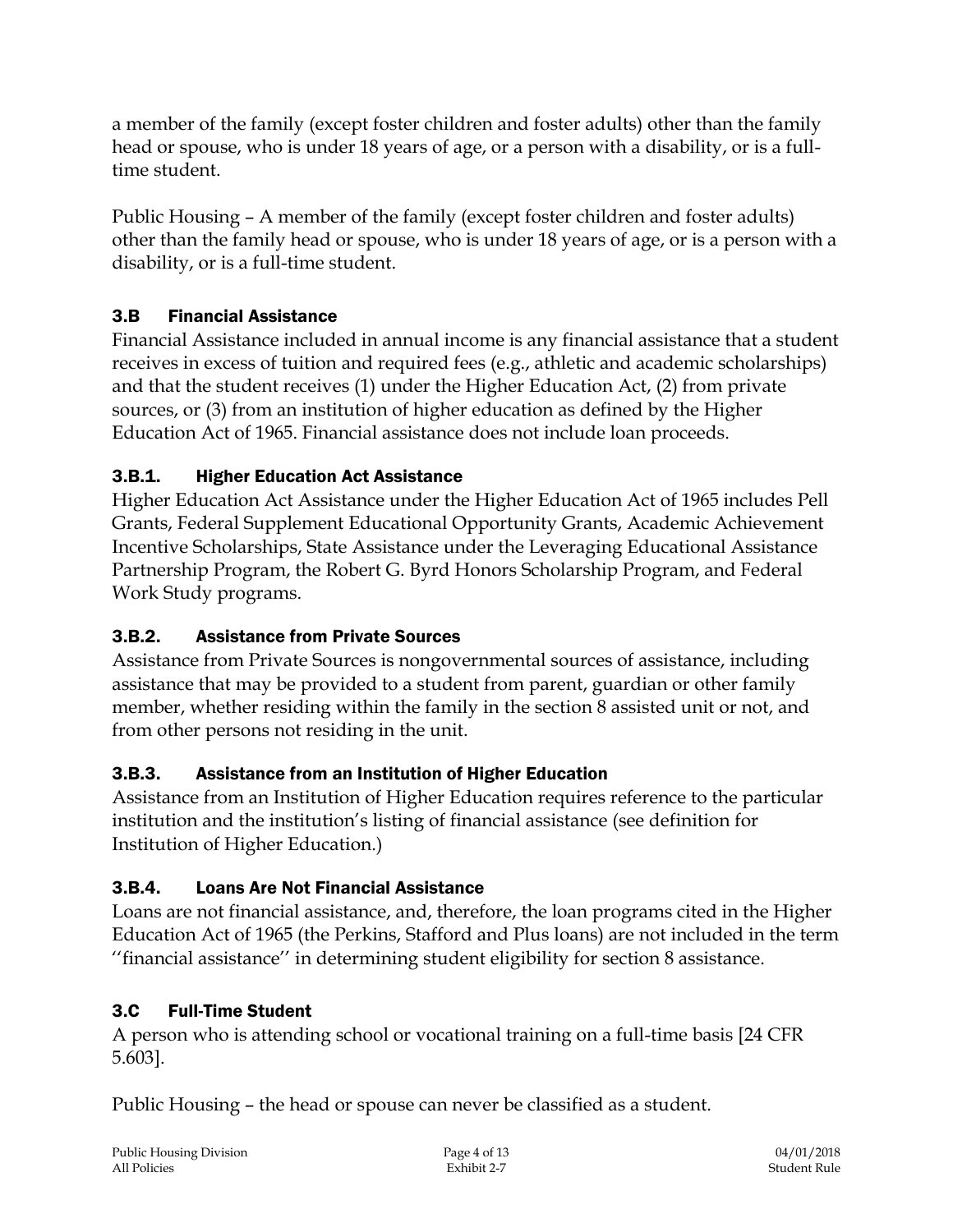## 3.D Independent Student

For a student to be eligible independent of his or her parents (where the income of the parents is not relevant), the student must demonstrate the absence of, or his or her independence from, parents. While owners may use additional criteria for determining the student's independence from parents, owners must use, and the student must meet, at a minimum all of the following criteria to be eligible for Section 8 assistance. The student must:

- 1. Be of legal contract age under state law;
- 2. Have established a household separate from parents or legal guardians for at least one year prior to application for occupancy, or, meet the U.S. Department of Education's definition of an independent student;
- 3. Not be claimed as a dependent by parents or legal guardians pursuant to IRS regulations; and
- 4. Obtain a certification of the amount of financial assistance that will be provided by parents, signed by the individual providing the support. This certification is required even if no assistance will be provided.

# **U.S. Department of Education Independent Student<sup>2</sup>**

To be classified as an independent student, the student must meet the Independent Student definition for Title IV aid. The student must meet one or more of the following criteria:

- 1. The individual is 24 years of age or older by December 31 of the award year;
- 2. The individual is an orphan, in foster care, or a ward of the court or was an orphan, in foster care, or a ward of the court at any time when the individual was 13 years of age of older;
- 3. The individual is, or was immediately prior to attaining the age of majority, an emancipated minor or in legal guardianship as determined by a court of competent jurisdiction in the individual's State of legal residence;
- 4. The individual is a veteran of the Armed Forces of the United States (as defined in subsection (c)(1) of HEA) or is currently serving on active duty in the Armed Forces for other than training purposes;
- 5. The individual is a graduate or professional student;
- 6. The individual is a married individual;
- 7. The individual has legal dependents other than a spouse;
- 8. The individual has been verified during the school year in which the application is submitted as either an unaccompanied youth who is a homeless child or youth (as such terms are defined in section 725 of the McKinney-Vento Homeless

 $\overline{a}$ 

<sup>2</sup> Section 604 of the College Cost Reduction and Access Act of 2007 (Public Law 110-84, 121 Stat. 784, approved September 27, 2006).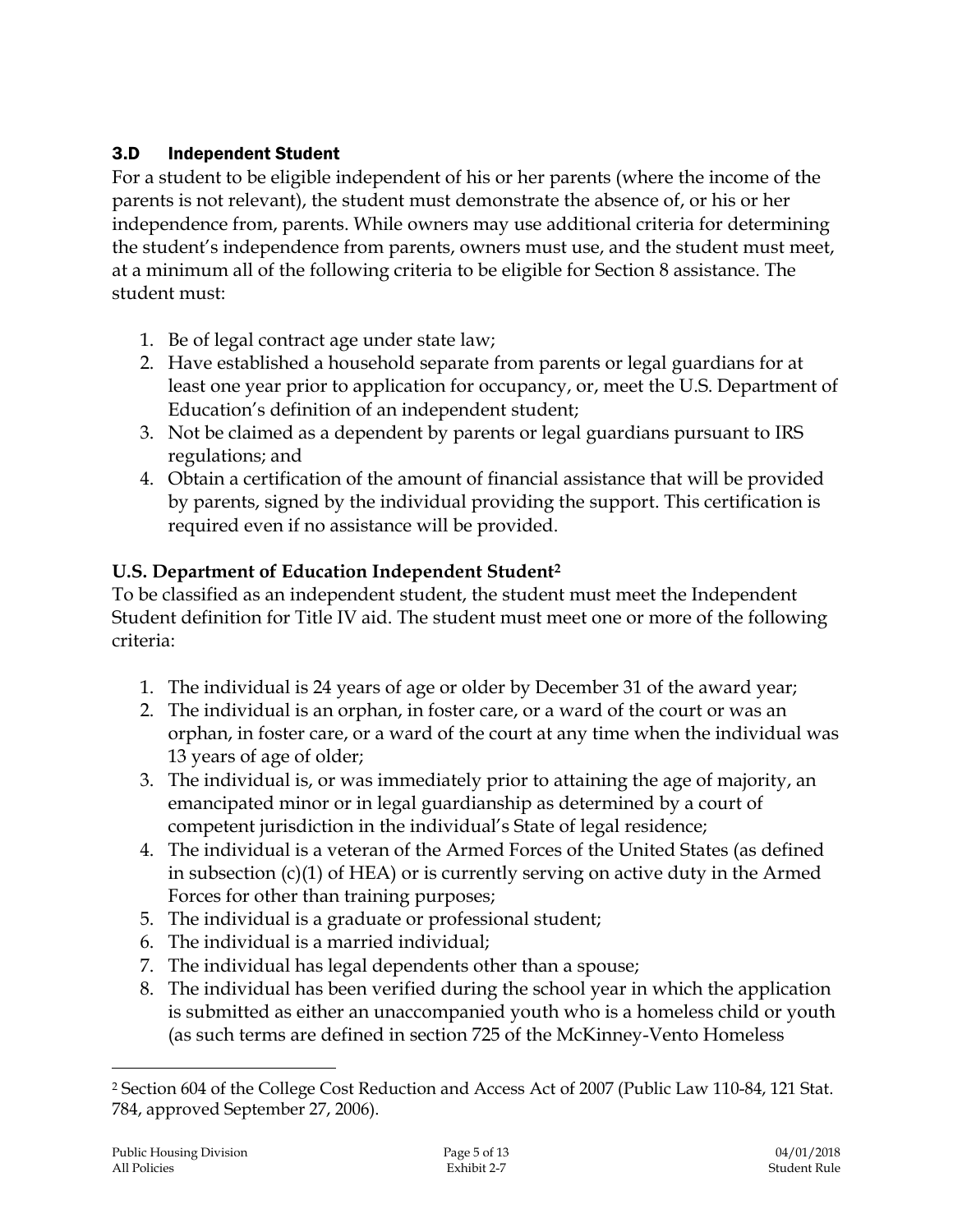Assistance Act) (42 U.S.C. 11431 et seq.), or as unaccompanied, at risk of homelessness, and self-supporting, by—

- a) a local educational agency homeless liaison, designated pursuant to section  $722(g)(1)(J)(ii)$  of the McKinney-Vento Homeless Assistance Act;
- b) the director of a program funded under the Runaway and Homeless Youth Act or a designee of the director;
- c) the director of a program funded under subtitle B of title IV of the McKinney-Vento Homeless Assistance Act (relating to emergency shelter grants) or a designee of the director; or
- d) a financial aid administrator; or
- 9. The individual is a student for whom a financial aid administrator makes a documented determination of independence by reason of other unusual circumstances.

## 3.E Institution of Higher Education

Institution of Higher Education shall have the meaning given this term in the Higher Education Act of 1965 in 20 U.S.C. 1001 and 1002.

- 1. From 20 U.S.C. 1001:
	- a) For purposes of this chapter, other than subchapter IV and part C of subchapter I of chapter 34 of Title 42, the term "institution of higher education" means an educational institution in any State that:
		- 1) Admits as regular students only persons having a certificate of graduation from a school providing secondary education, or the recognized equivalent of such a certificate;
		- 2) Is legally authorized within such State to provide a program of education beyond secondary education;
		- 3) Provides an educational program for which the institution awards a bachelor's degree or provides not less than a 2-year program that is acceptable for full credit toward such a degree;
		- 4) Is a public or other nonprofit institution; and
		- 5) Is accredited by a nationally recognized accrediting agency or association, or if not so accredited, is an institution that has been granted preaccreditation status by such an agency or association that has been recognized by the Secretary for the granting of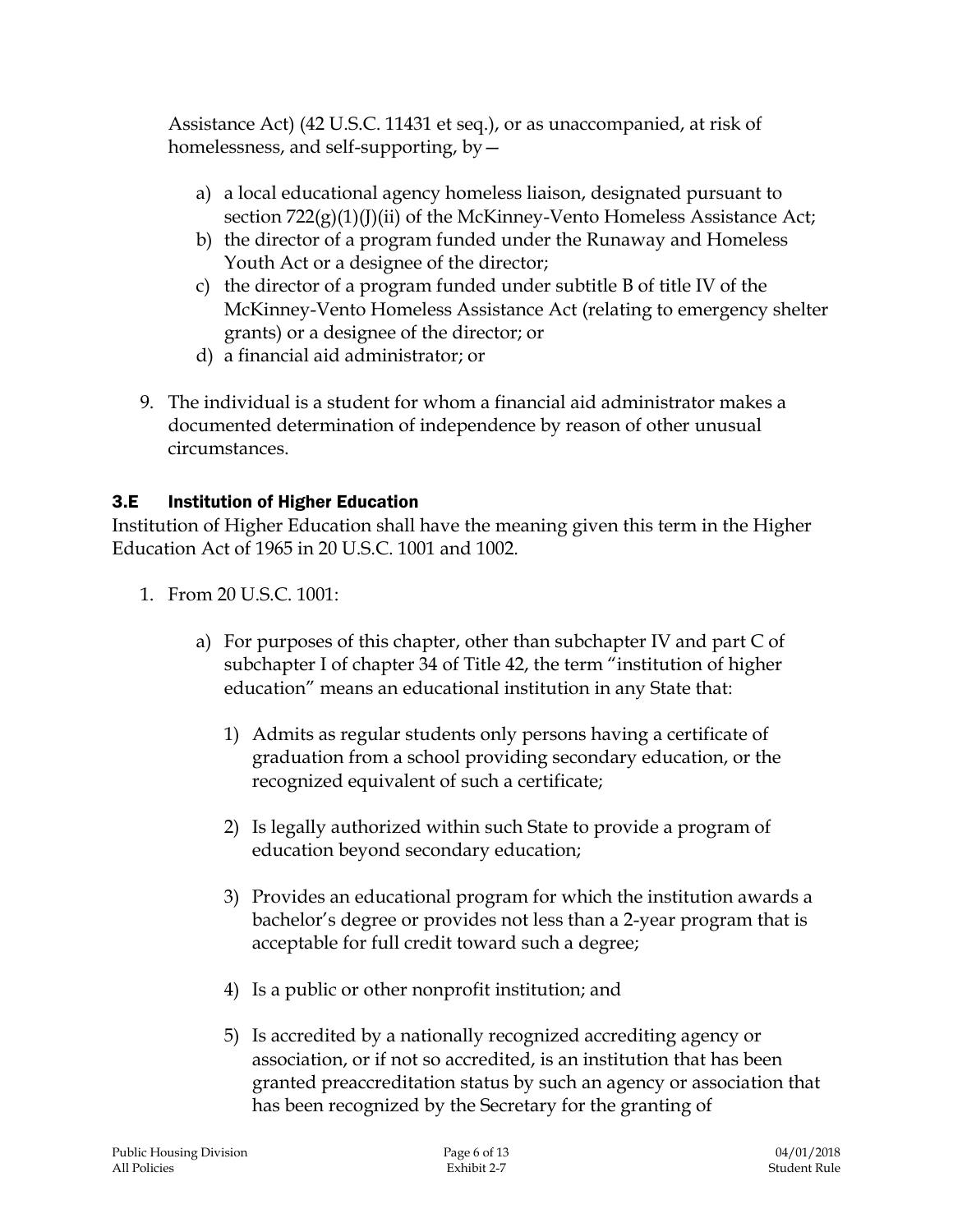preaccreditation status, and the Secretary has determined that there is satisfactory assurance that the institution will meet the accreditation standards of such an agency or association within a reasonable time.

- b) Additional institutions included. For purposes of this chapter, other than subchapter IV and part C of subchapter 1 of chapter 34 of Title 42, the term "institution of higher education" also includes:
	- 1) Any school that provides not less than a 1-year program of training to prepare students for gainful employment in a recognized occupation and that meets the provision of paragraphs (1), (2), (4) and (5) of subsection (a) of this section; and
	- 2) A public or nonprofit private educational institution in any State that, in lieu of the requirement in subsection (a)(2) of this section, admits as regular students persons who are beyond the age of compulsory school attendance in the State in which the institution is located.
- c) List of accrediting agencies. For purposes of this section and section 1002 of this title, the Secretary shall publish a list of nationally recognized accrediting agencies or associations that the Secretary determines, pursuant to subpart 2 of part G of subchapter IV of this chapter, to be reliable authority as to the quality of the education or training offered.
- 2. From 20 U.S.C. 1002:
	- a) Definition of institution of higher education for purposes of student assistance programs.
		- 1) Inclusion of additional institutions. Subject to paragraphs (2) through (4) of this subsection, the term "institution of higher education" for purposes of subchapter IV of this chapter and part C of subchapter I of chapter 34 of title 42 includes, in addition to the institutions covered by the definition in section 1001 of this title:

(A) A proprietary institution of higher education (as defined in subsection (b) of this section);

(B) A postsecondary vocational institution (as defined in subsection (c) of this section); and

(C) Only for the purposes of part B of subchapter IV of this chapter, an institution outside the United States that is comparable to an institution of higher education as defined in section 1001of this title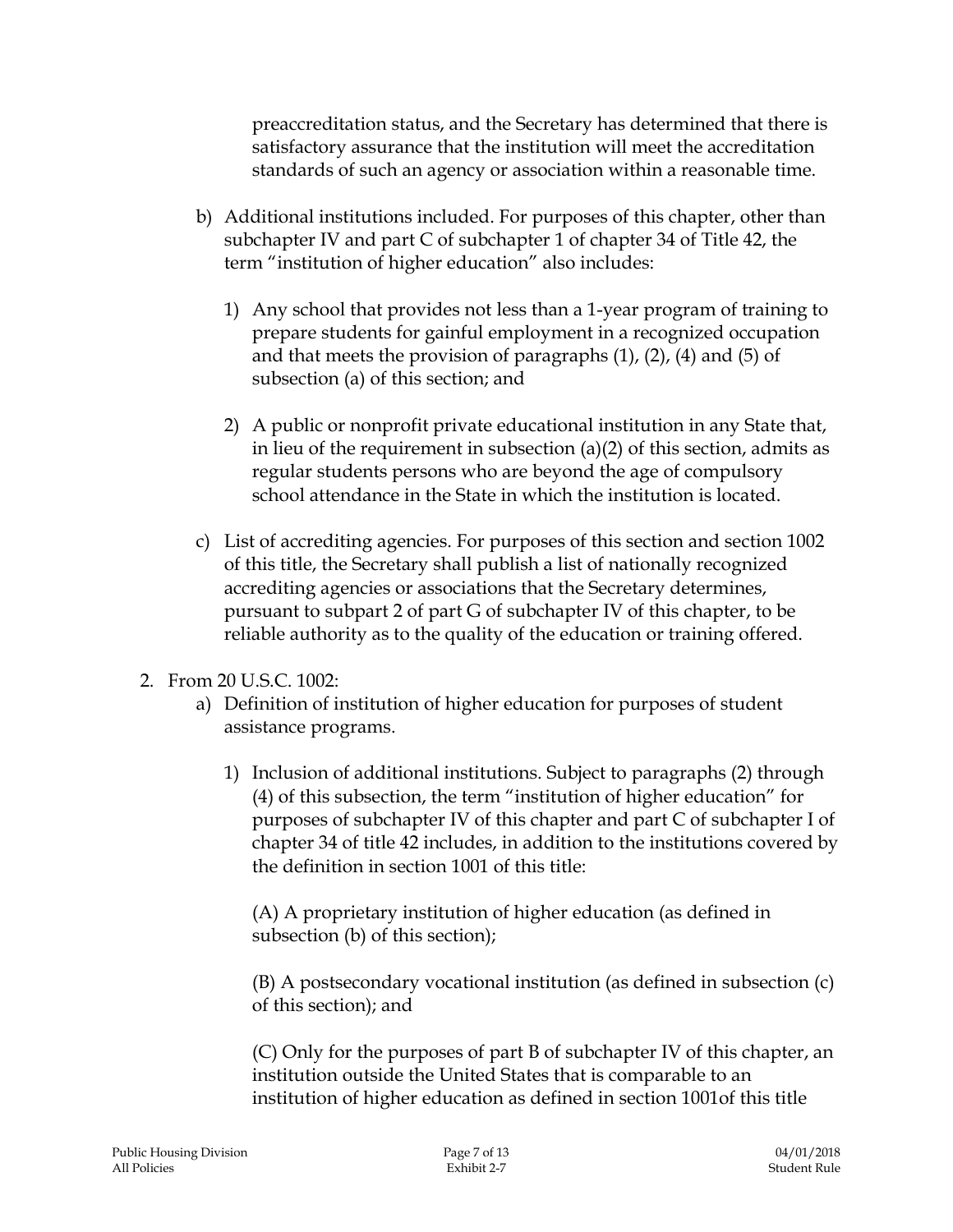and that has been approved by the Secretary for the purpose of part B of subchapter IV of this chapter.

2) Institutions outside the United States

(A) In general. For the purpose of qualifying as an institution under paragraph (1)(C), the Secretary shall establish criteria by regulation for the approval of institutions outside the United States and for the determination that such institutions are comparable to an institution of higher education as defined in section 1001 of this title (except that a graduate medical school, or a veterinary school, located outside the United States shall not be required to meet the requirements of section 1001 (a)(4) of this title). Such criteria shall include a requirement that a student attending such school outside the United States is ineligible for loans made, insured, or guaranteed under part B of subchapter IV of this chapter unless -

(B)

(i) In the case of a graduate medical school located outside the United States –

(I)

(aa) at least 60 percent of those enrolled in, and at least 60 percent of the graduates of, the graduate medical school outside the United States were not persons described in section 1091(a)(5) of this title in the year preceding the year for which a student is seeking a loan under part B of subchapter IV of this chapter; and

(bb) at least 60 percent of the individuals who were students or graduates of the graduate medical school outside the United States or Canada (both nationals of the United States and others) taking the examinations administered by the Educational Commission for Foreign Medical Graduates received a passing score in the year preceding the year for which a student is seeking a loan under part B of subchapter IV of this chapter; or

(II) the institution has a clinical training program that was approved by a State as of January 1, 1992; or

(ii) in the case of a veterinary school located outside the United States that does not meet the requirements of section 1001(a)(4) of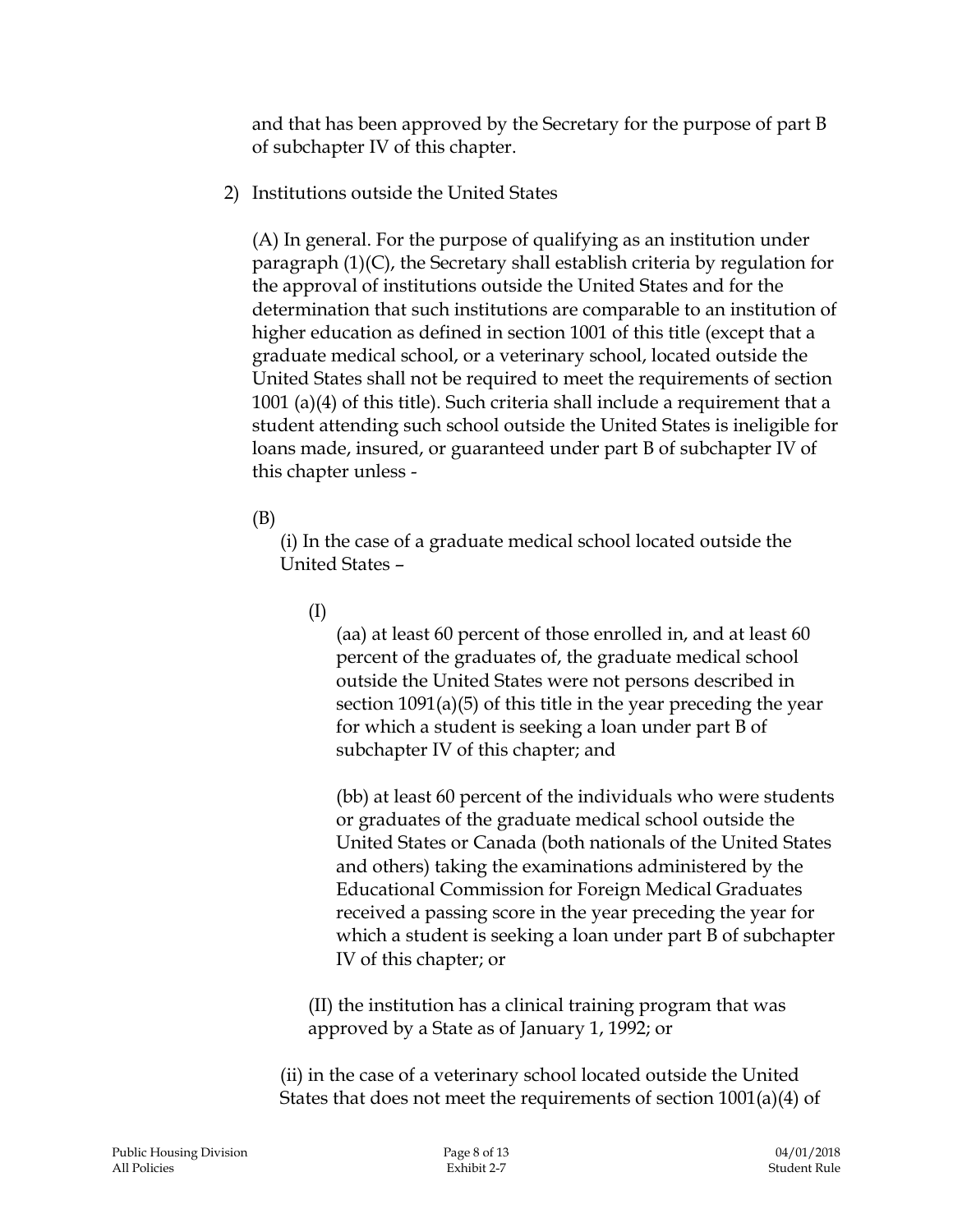this title, the institution's students complete their clinical training at an approved veterinary school located in the United States.

(B) Advisory panel

(i) In general For the purpose of qualifying as an institution under paragraph (1)(C) of this subsection, the Secretary shall establish an advisory panel of medical experts that shall—

(I) evaluate the standards of accreditation applied to applicant foreign medical schools; and

(II) determine the comparability of those standards to standards for accreditation applied to United States medical schools.

(ii) Special rule If the accreditation standards described in clause (i) are determined not to be comparable, the foreign medical school shall be required to meet the requirements of section 1001 of this title.

(C) Failure to release information

The failure of an institution outside the United States to provide, release, or authorize release to the Secretary of such information as may be required by subparagraph (A) shall render such institution ineligible for the purpose of part B of subchapter IV of this chapter.

#### (D) Special rule

If, pursuant to this paragraph, an institution loses eligibility to participate in the programs under subchapter IV of this chapter and part C of subchapter I of chapter 34 of title 42, then a student enrolled at such institution may, notwithstanding such loss of eligibility, continue to be eligible to receive a loan under part B [1] while attending such institution for the academic year succeeding the academic year in which such loss of eligibility occurred.

3) Limitations based on course of study or enrollment An institution shall not be considered to meet the definition of an institution of higher education in paragraph (1) if such institution—

(A) offers more than 50 percent of such institution's courses by correspondence, unless the institution is an institution that meets the definition in section 2471 (4)(C) of this title; [1]

(B) enrolls 50 percent or more of the institution's students in correspondence courses, unless the institution is an institution that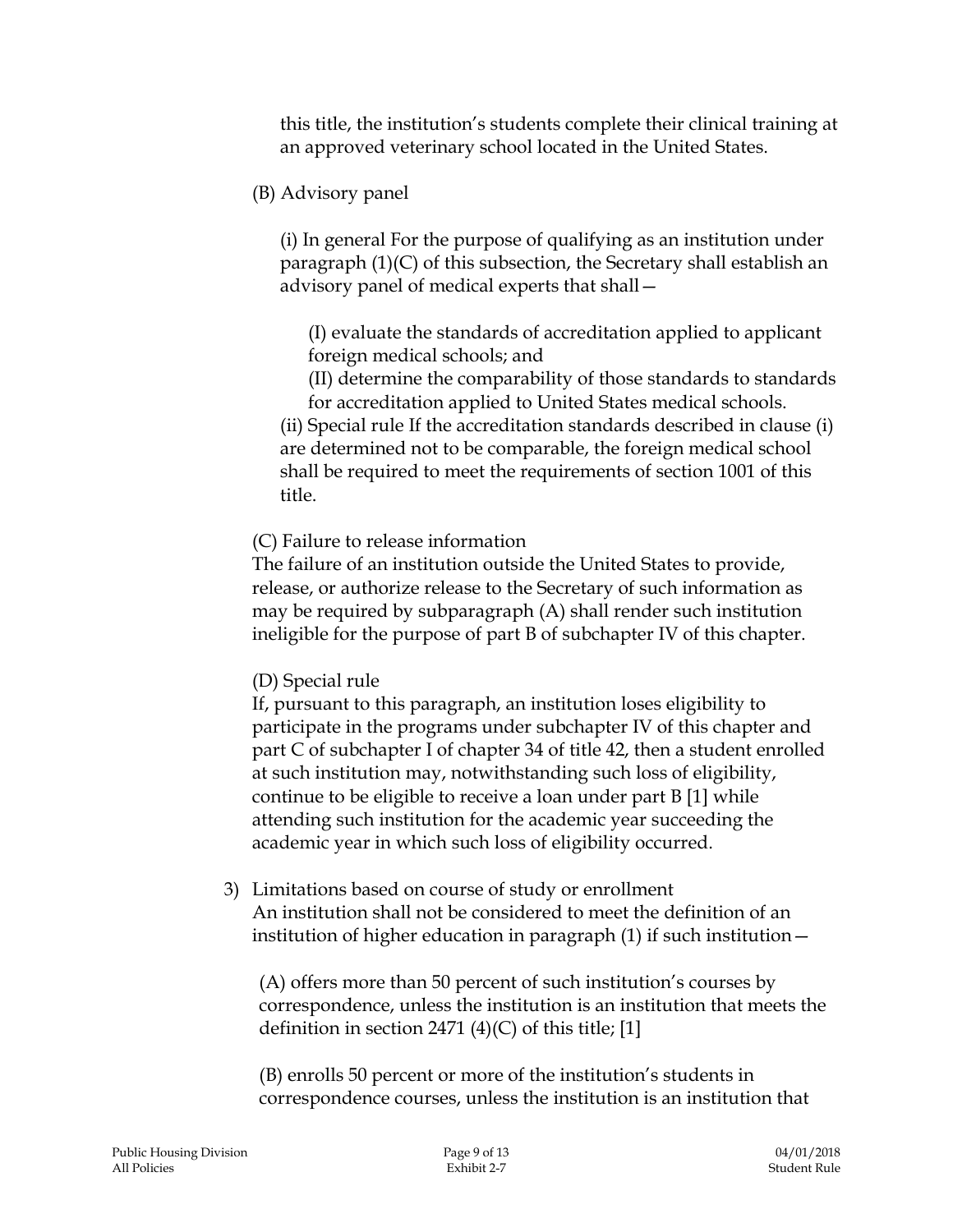meets the definition in such section, except that the Secretary, at the request of such institution, may waive the applicability of this subparagraph to such institution for good cause, as determined by the Secretary in the case of an institution of higher education that provides a 2- or 4-year program of instruction (or both) for which the institution awards an associate or baccalaureate degree, respectively;

(C) has a student enrollment in which more than 25 percent of the students are incarcerated, except that the Secretary may waive the limitation contained in this subparagraph for a nonprofit institution that provides a 2- or 4-year program of instruction (or both) for which the institution awards a bachelor's degree, or an associate's degree or a postsecondary diploma, respectively; or

(D) has a student enrollment in which more than 50 percent of the students do not have a secondary school diploma or its recognized equivalent, and does not provide a 2- or 4-year program of instruction (or both) for which the institution awards a bachelor's degree or an associate's degree, respectively, except that the Secretary may waive the limitation contained in this subparagraph if a nonprofit institution demonstrates to the satisfaction of the Secretary that the institution exceeds such limitation because the institution serves, through contracts with Federal, State, or local government agencies, significant numbers of students who do not have a secondary school diploma or its recognized equivalent.

#### 4) Limitations based on management

An institution shall not be considered to meet the definition of an institution of higher education in paragraph  $(1)$  if  $-$ 

(A) the institution, or an affiliate of the institution that has the power, by contract or ownership interest, to direct or cause the direction of the management or policies of the institution, has filed for bankruptcy, except that this paragraph shall not apply to a nonprofit institution, the primary function of which is to provide health care educational services (or an affiliate of such an institution that has the power, by contract or ownership interest, to direct or cause the direction of the institution's management or policies) that files for bankruptcy under chapter 11 of title 11 between July 1, 1998, and December 1, 1998; or

(B) the institution, the institution's owner, or the institution's chief executive officer has been convicted of, or has pled nolo contendere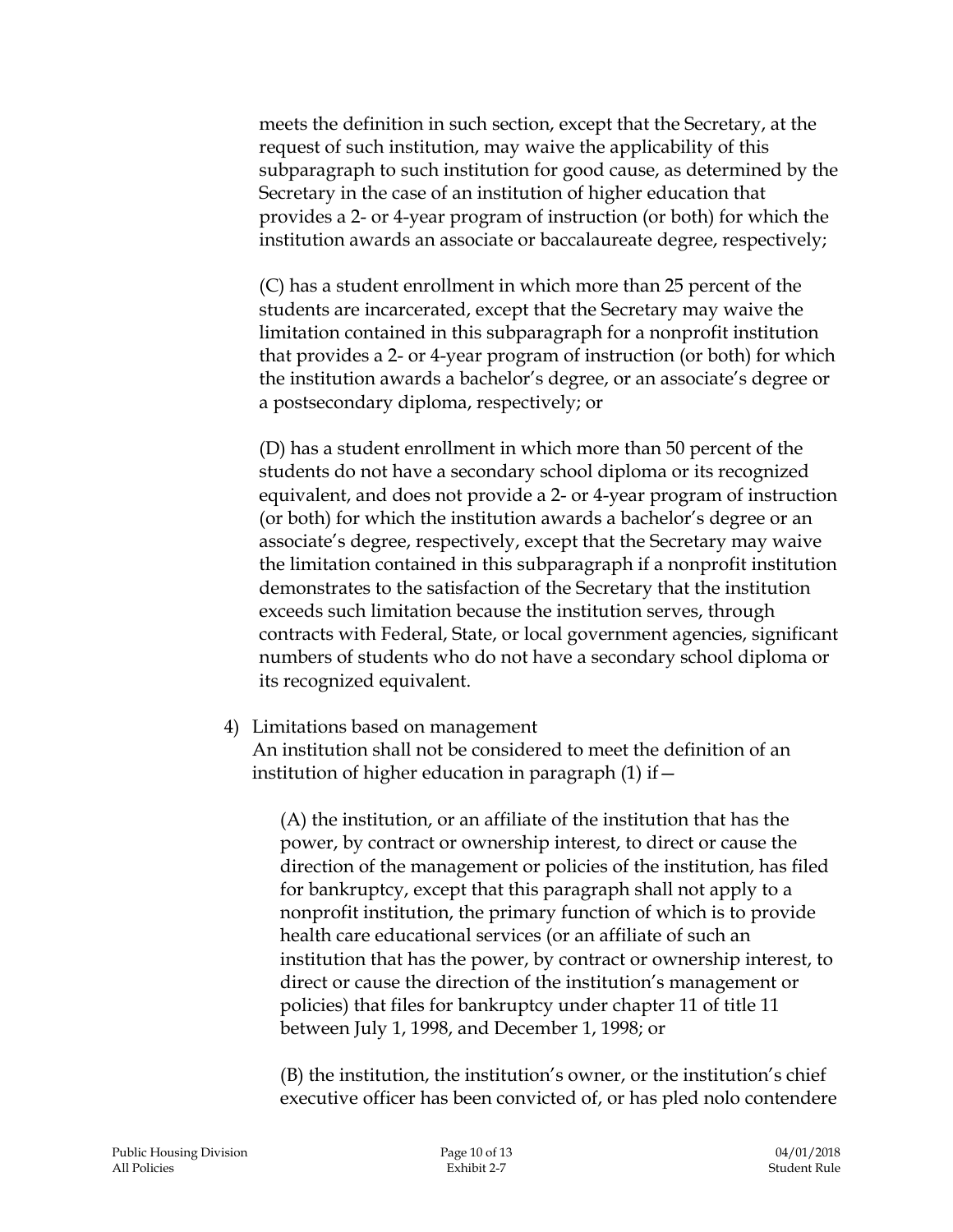or guilty to, a crime involving the acquisition, use, or expenditure of funds under subchapter IV of this chapter and part C of subchapter I of chapter 34 of title 42, or has been judicially determined to have committed fraud involving funds under subchapter IV of this chapter and part C of subchapter I of chapter 34 of title 42.

5) Certification

The Secretary shall certify an institution's qualification as an institution of higher education in accordance with the requirements of subpart 3 of part G of subchapter IV of this chapter.

6) Loss of eligibility

An institution of higher education shall not be considered to meet the definition of an institution of higher education in paragraph (1) if such institution is removed from eligibility for funds under subchapter IV of this chapter and part C of subchapter I of chapter 34 of title 42 as a result of an action pursuant to part G of subchapter IV of this chapter.

## b) Proprietary institution of higher education

1) Principal criteria

For the purpose of this section, the term "proprietary institution of higher education" means a school that—

(A) provides an eligible program of training to prepare students for gainful employment in a recognized occupation;

(B) meets the requirements of paragraphs (1) and (2) of section 1001(a) of this title;

(C) does not meet the requirement of paragraph (4) of section 1001(a) of this title;

(D) is accredited by a nationally recognized accrediting agency or association recognized by the Secretary pursuant to part G of subchapter IV of this chapter;

(E) has been in existence for at least 2 years; and

(F) has at least 10 percent of the school's revenues from sources that are not derived from funds provided under subchapter IV of this chapter and part C of subchapter I of chapter 34 of title 42, as determined in accordance with regulations prescribed by the Secretary.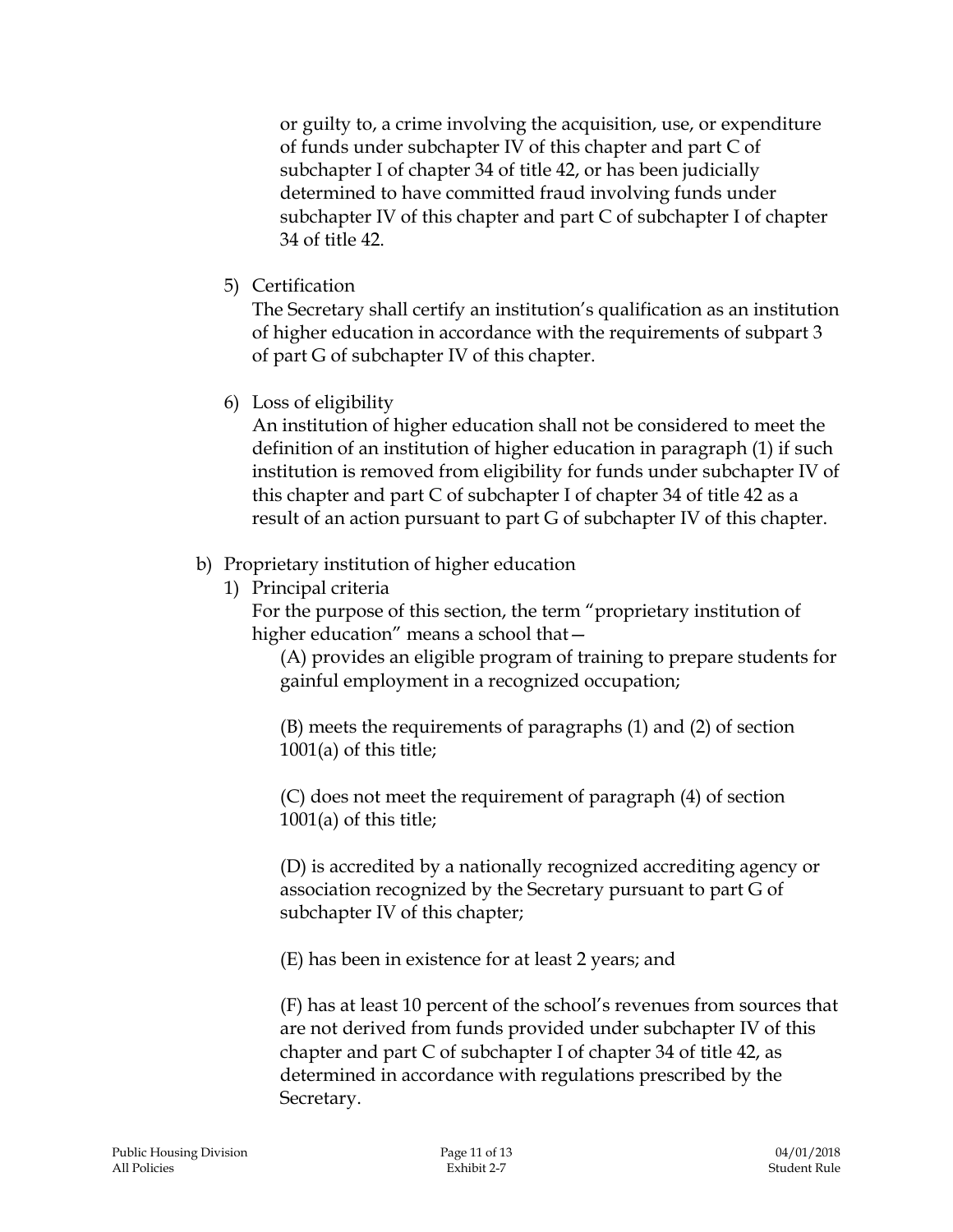2) Additional institutions

The term "proprietary institution of higher education" also includes a proprietary educational institution in any State that, in lieu of the requirement in paragraph (1) of section 1001 (a) of this title, admits as regular students persons who are beyond the age of compulsory school attendance in the State in which the institution is located.

- c) Postsecondary vocational institution
	- 1) Principal criteria

For the purpose of this section, the term "postsecondary vocational institution" means a school that—

(A) provides an eligible program of training to prepare students for gainful employment in a recognized occupation;

 $(B)$  meets the requirements of paragraphs  $(1)$ ,  $(2)$ ,  $(4)$ , and  $(5)$  of section 1001 (a) of this title; and

(C) has been in existence for at least 2 years.

2) Additional institutions

The term "postsecondary vocational institution" also includes an educational institution in any State that, in lieu of the requirement in paragraph (1) of section 1001 (a) of this title, admits as regular students persons who are beyond the age of compulsory school attendance in the State in which the institution is located.

#### 3.F Noncitizen Student

A noncitizen student is defined as an individual who is as follows:

- 1. A resident of another country to which the individual intends to return;
- 2. A bona fide student pursuing a course of study in the United States; and
- 3. A person admitted to the United States solely for the purpose of pursuing a course of study as indicated on a F-1 or M-1 student visa.

See Meet Citizenship Requirements exhibit.

#### 3.G Required Fees

Required fees include all fixed sum charges that are required of a large proportion of all students. Fees often include, but are not limited to, student service fees, student